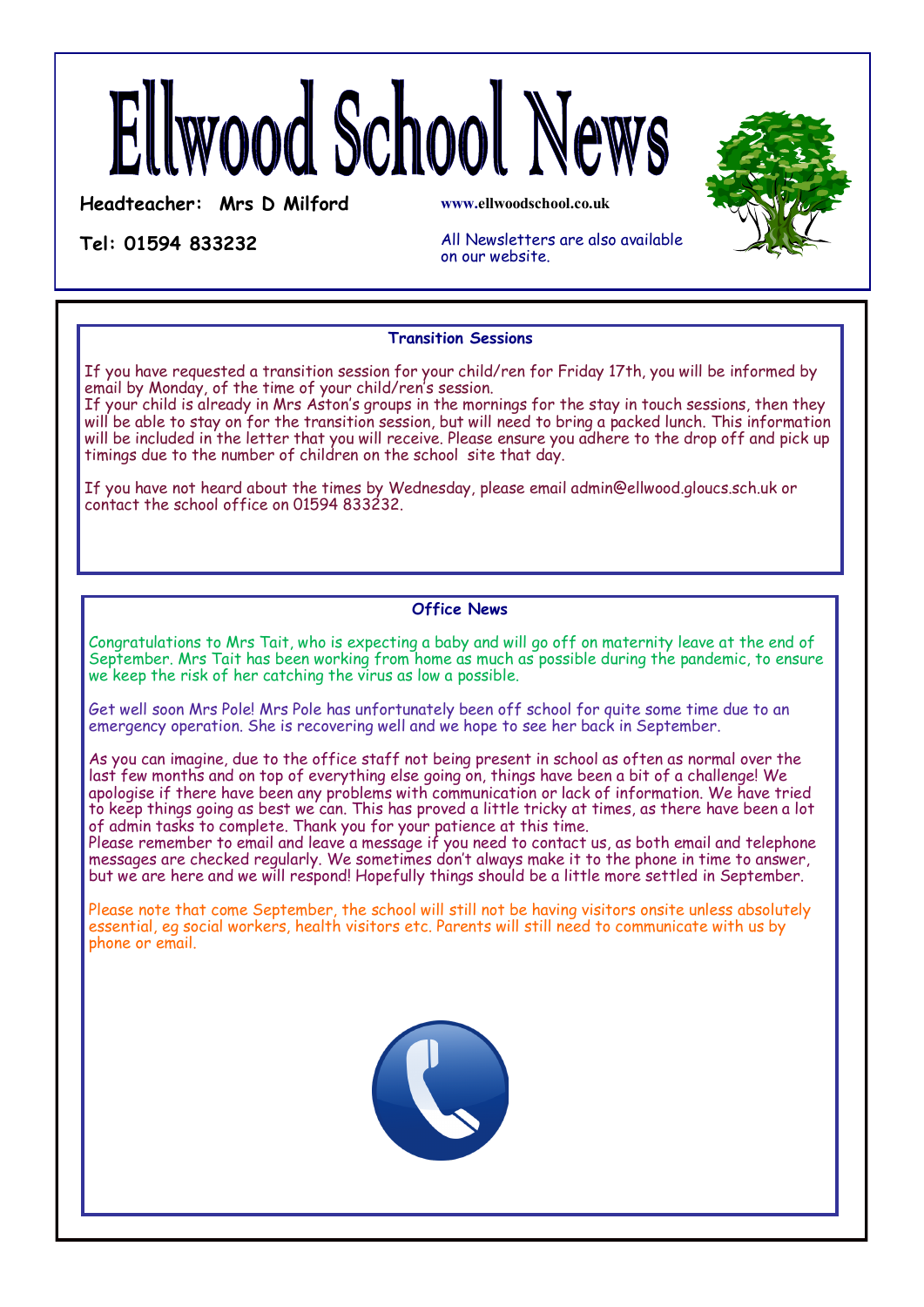## **September Plans**

We are putting together plans for September, they will be shared with you next week. At the moment, all children will return for their normal full time hours but there will be guidance around certain measures put in place, such as staggered drop off and pick up times. Unfortunately, we cannot be complacent as the virus is still here and will be for some time, so we need to continue to be very careful and put every measure in place that we can so that we can protect the school community. This will obviously be much harder when we have 145 children and 25 staff back on a small school site at any one time. We can and will do it, but things will not be the same and we are sadly not back to normal circumstances. We need to ensure we protect all pupils and our staff.

## **Staff News**

Mrs Jones and Miss Malsom (Teaching Assistants), both left a few weeks ago due to other opportunities and promotions.

We are sorry to see them leave and they were both very sad to be leaving Ellwood. However, we want them to progress and develop and would like to thank them both for their hard work and dedication to the pupils and the school.

Good luck!

## **Contact Information**

In early September, we will send out the contact information sheets for parents/carers. Could you please make sure these are correct and return them with any corrected or additional information. If you have changed any telephone numbers, addresses, changed your email address or have any changes to make to medical information, please let us know asap. Our main communication method is via email but this only works if we have been given the correct details. You could be missing out on important information if you haven't given us up to date contact information. We want to ensure you receive all the necessary communication.

Please email any changes you need to make to admin@ellwood.gloucs.sch.uk or phone and leave a message on 01594 833232.

Thank you!